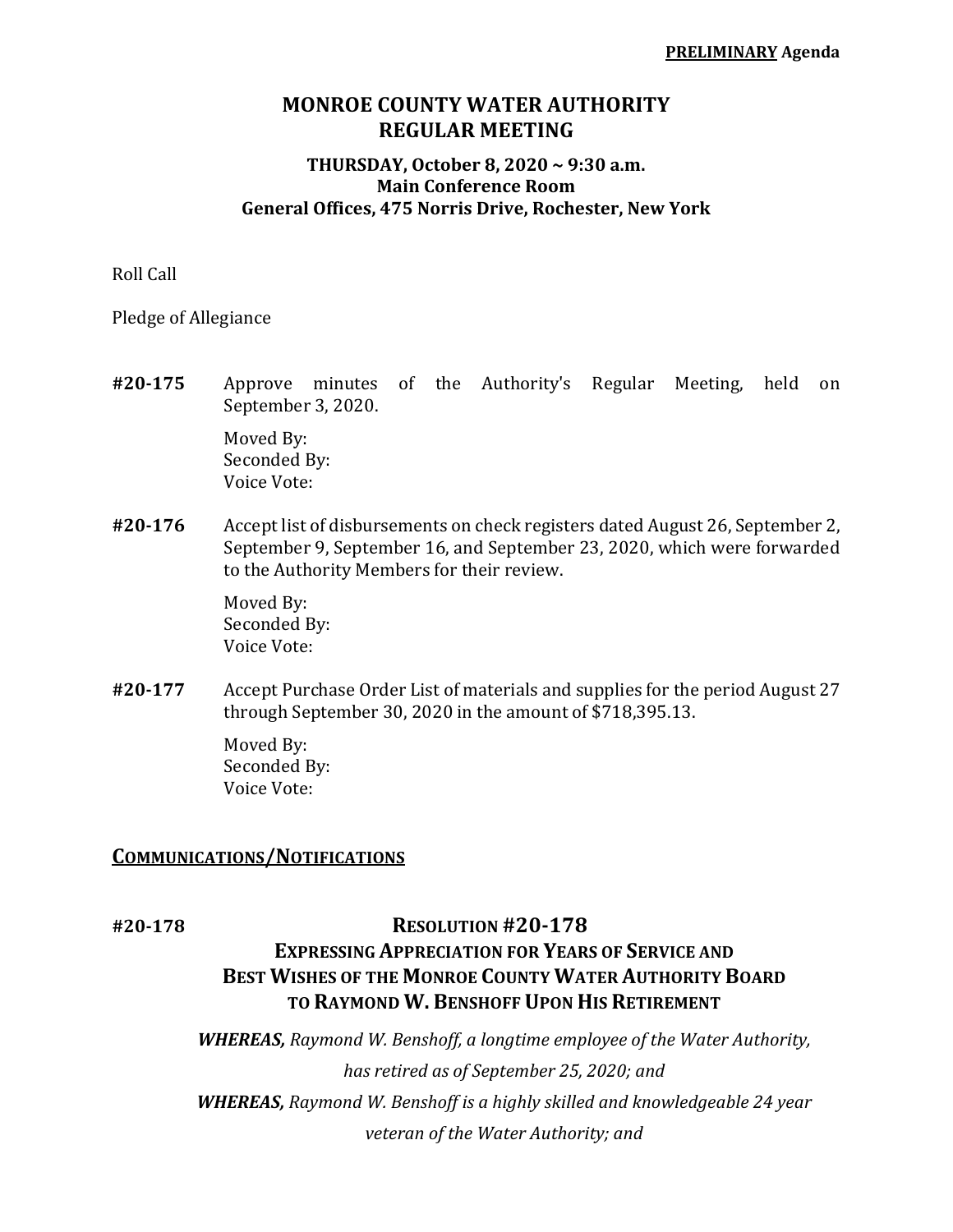*WHEREAS, Raymond W. Benshoff will be remembered for his dedicated service by his fellow employees and management of the Water Authority. NOW, THEREFORE, BE IT RESOLVED, MCWA extends its appreciation and best wishes for a happy, fulfilling retirement; and BE IT FURTHER RESOLVED, the Recording Secretary of the Board is hereby requested to forward a copy of this Resolution to Raymond W. Benshoff, MCWA Retiree.*

 Moved By: Seconded By: Roll Call Vote:

**#20‐179** Confirm the following personnel appointment pending approval and pursuant to the Rules and Regulations of the Monroe County Civil Service Commission:

> Appointment of Kerry Sharp to the position of Communications Aide effective November 2, 2020, at Salary Schedule 3, Group 3.

 Moved By: Seconded By: Roll Call Vote:

**#20‐180** Confirm the following personnel appointment pending approval and pursuant to the Rules and Regulations of the Monroe County Civil Service Commission:

> Promotional Appointment of Jeffrey Krahe to the position of Utility Worker effective October 12, 2020, at Salary Schedule 4, Group 3.

 Moved By: Seconded By: Roll Call Vote:

**#20‐181** Authorize the use of New York State OGS Contract, Group #73600, Award #22802, Contract #PM20820, for the purchase of one (1) new **Dell Power Edge vSan Server** from **Quality & Assurance Tech Corp.** in the amount of \$32,382.76.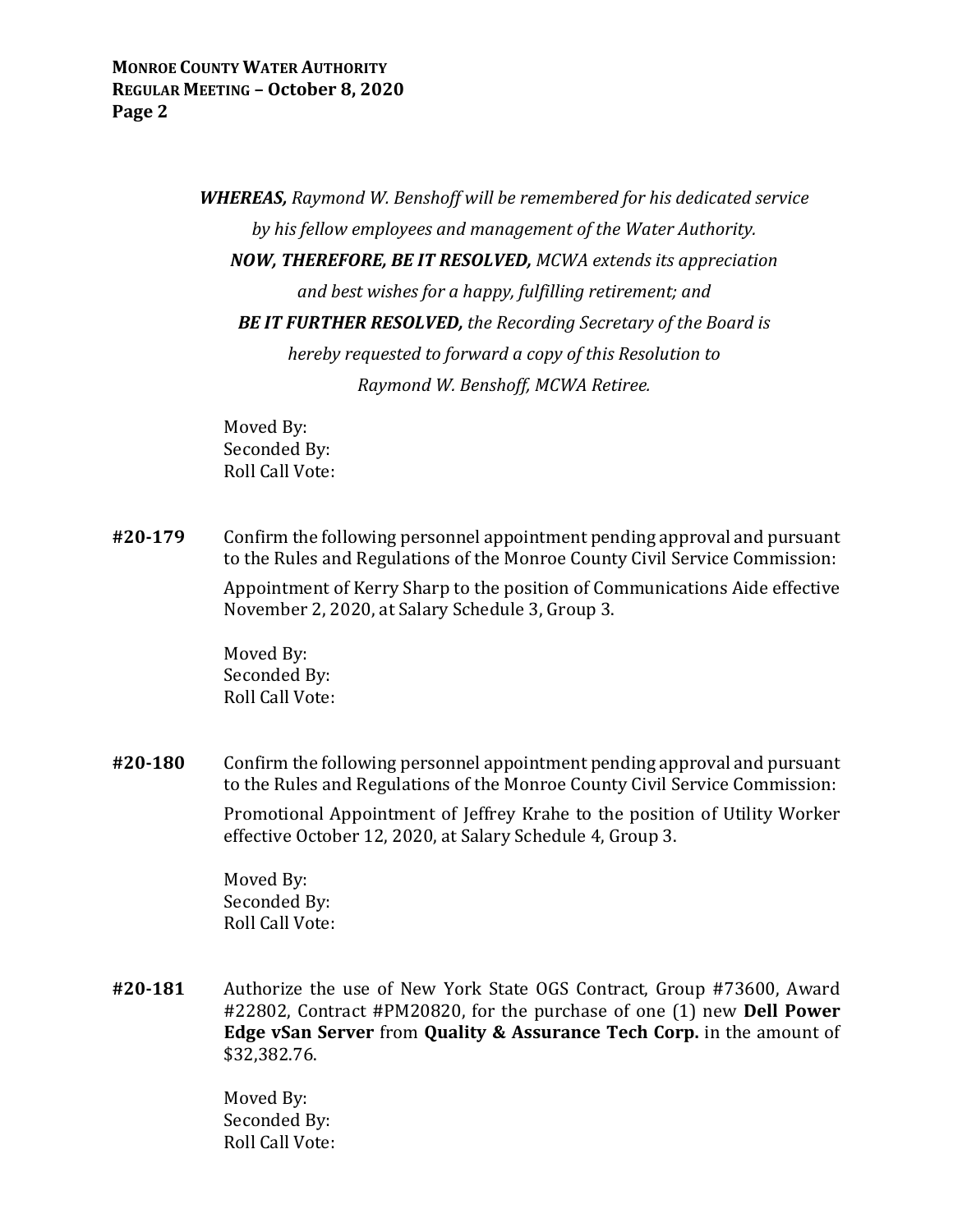### **#20‐182** WHEREAS, the Monroe County Water Authority has utilized **Amazon Web Services** (AWS) for the past several years in **hosting the former and newly‐revised MCWA website and customer portal**; and

 WHEREAS, our current website, customer portal, and associated programs are all designed specifically and uniquely for AWS, and conversion to another provider would result in significant time and expense in the re-writing of programs; and

 WHEREAS, Information Technology staff have been trained and certified by AWS for its use and have determined that AWS is the best venue for this purpose; and

 WHEREAS, the Authority's *Purchasing and Procurement Guidelines* has Appropriate Circumstances for **Standardization of Goods and Services** under which such a provision would be satisfied.

#### NOW, THEREFORE BE IT RESOLVED that:

 In order to provide for the most efficient and economic hosting of the MCWA website and customer portal as outlined above, Amazon Web Services will be the platform utilized for this purpose.

 FURTHER RESOLVED, that the Members and Staff of the Authority are hereby authorized and directed for and on behalf of the Authority and in its name to do all acts and things required or as may be necessary, or in the opinion of the Officer so acting, desirable and proper to effect the purposes of the foregoing resolutions and to cause compliance by the Authority with all of the provisions of the foregoing resolutions.

 Moved By: Seconded By: Roll Call Vote:

**#20‐183** Authorize the as-needed use of **Monroe County Contract** No. 0911-18 (4700007496) for **Sprinkler Inspection, Testing and Maintenance** (currently awarded to **Davis‐Ulmer Sprinkler Company**) through the initial contract period ending 10/31/2021, with the option to extend for up to four additional one-year periods in accordance with the terms of the Monroe County Contract, for an estimated annual amount of \$40,000.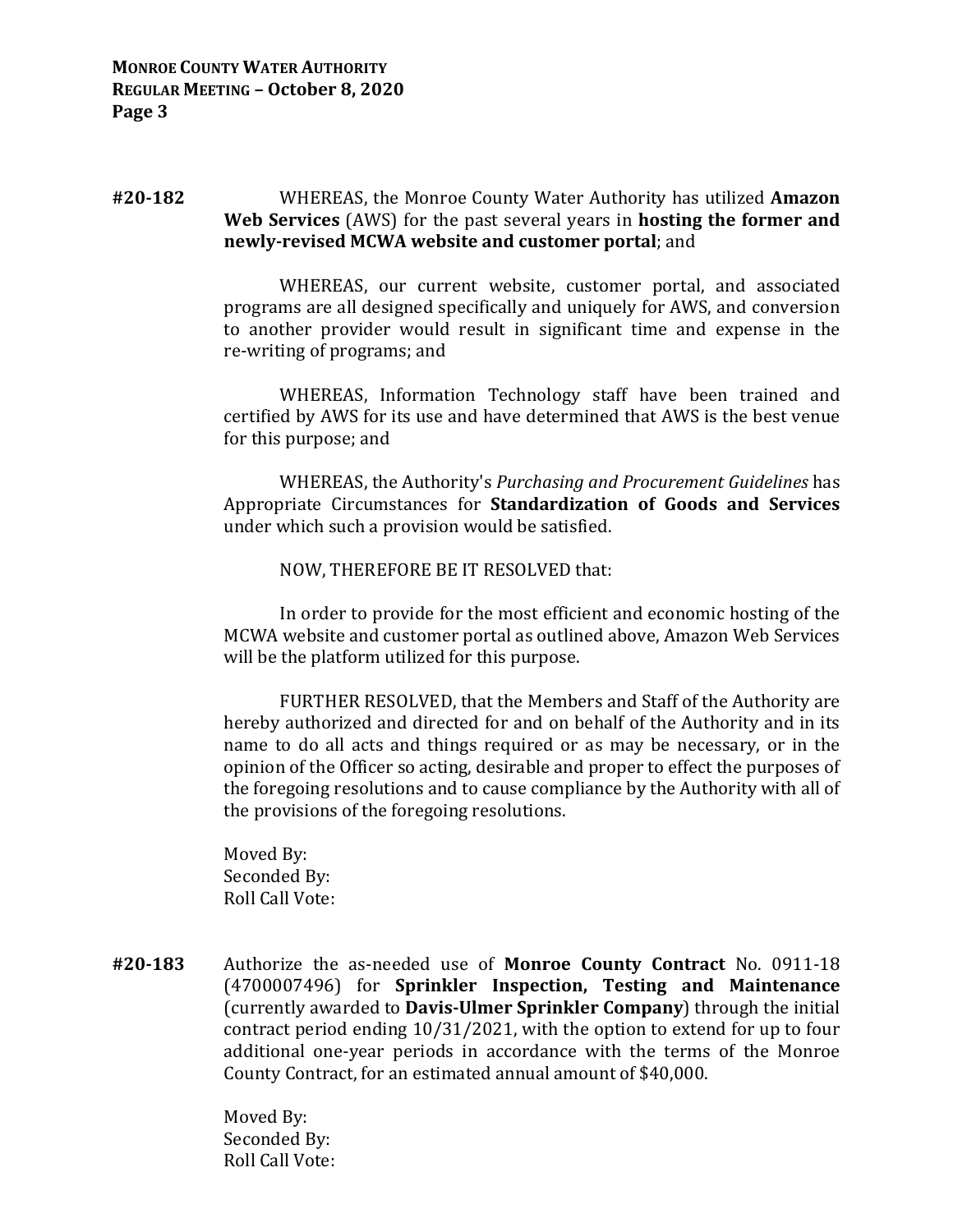**#20‐184** Authorize the as-needed use of **Monroe County Contract** BP #0809-17 (4700007419) – **Heavy Equipment Rental** (currently awarded to **CP Ward, Inc.**) through the initial contract period ending 09/30/2021, with the option to extend for up to four additional one-year periods in accordance with the terms of the Monroe County Contract, for an estimated annual amount of \$200,000.

> Moved By: Seconded By: Roll Call Vote:

**#20‐185** Authorize the Executive Director to enter into any and all agreements with the New York State Department of Transportation for the **NY‐286 (Atlantic Avenue) at Five Mile Line Road Intersection Improvements, Town of Penfield, Monroe County, P.I.N. 4286.06.321**.

> WHEREAS, the State will include as part of the construction, reconstruction, or improvement of the above mentioned project the relocation of approximately **2 hydrants and the adjustment of 7 valves,** pursuant to Section 10, Subdivision 24, of the State Highway Law, as shown on the contract plans and Utility Special Notes relating to the project and meeting the requirements of the owner, and

> WHEREAS, the service life of the relocated and/or replaced utilities has not been extended, and

> WHEREAS, the State will provide for the reconstruction of the above mentioned work, as shown on the contract plans and Utility Special Notes, relating to the above mentioned project.

### NOW, THEREFORE,

 BE IT RESOLVED: That the **Monroe County Water Authority** approves of the adjustments to water line valve boxes and the above mentioned work performed on the project and shown on the contract plans relating to the project and that the Monroe County Water Authority will maintain, or cause to be maintained, the adjusted facilities performed as above stated and as shown on the contract plans.

 BE IT FURTHER RESOLVED: That the **Executive Director** has the authority to sign, with the concurrence of the **Monroe County Water Authority Board of Directors**, any and all documentation that may become necessary as a result of this project as it relates to the Monroe County Water Authority, and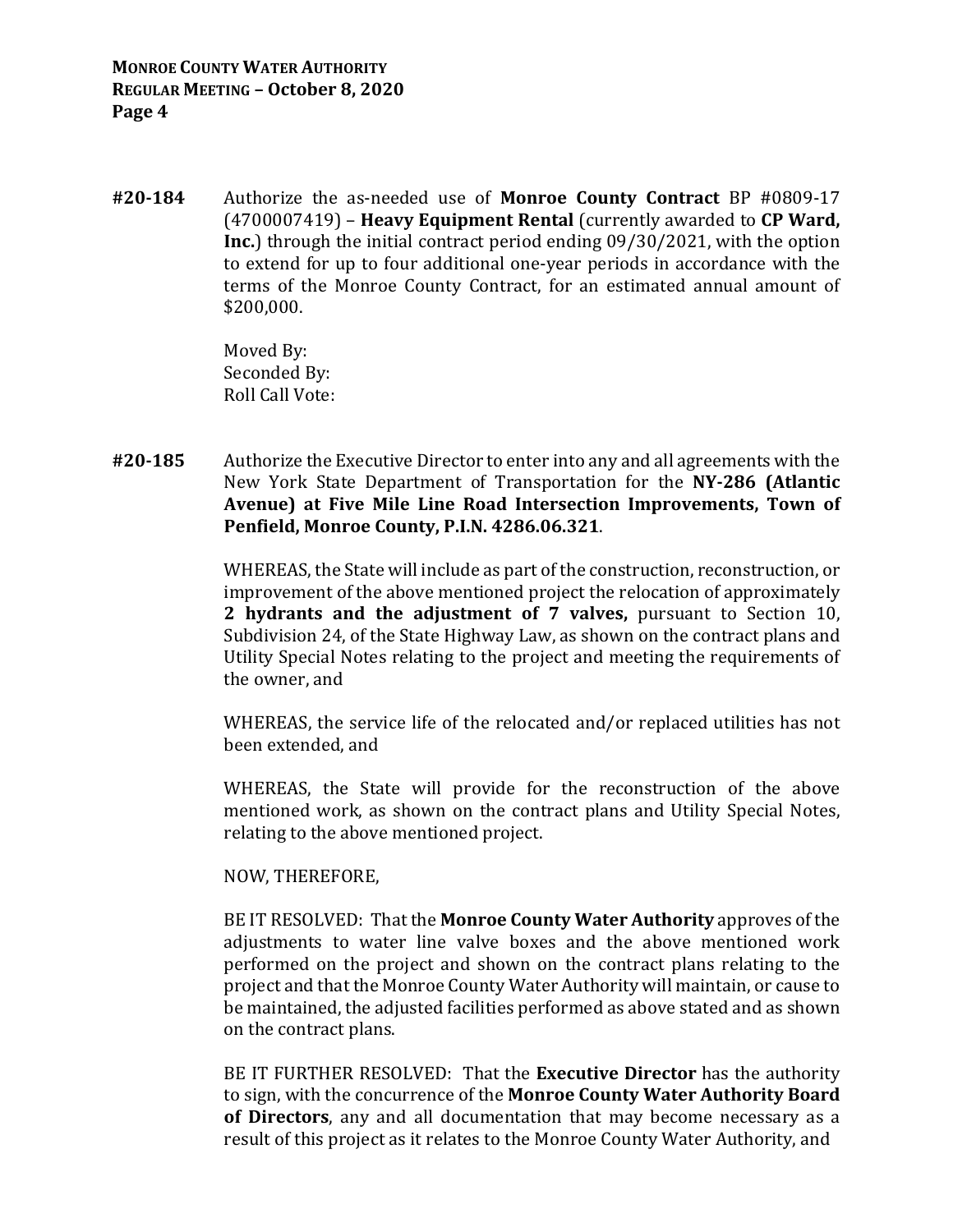BE IT FURTHER RESOLVED: That the **Monroe County Water Authority** is hereby directed to transmit five (5) certified copies of the foregoing resolution to the New York State Department of Transportation.

 Moved By: Seconded By: Roll Call Vote:

**#20‐186** Authorize the Executive Director to enter into any and all agreements with the New York State Department of Transportation for the **NY‐390 Corridor Multi‐Use Trail System, Town of Greece, Monroe County, P.I.N. 4390.08.321**.

> WHEREAS, the State will include as part of the construction, reconstruction, or improvement of the above mentioned project **the elevation of approximately five (5) water valve boxes, one meter vault cover, and verification of location and depth or relocation of water main at approximately three (3) locations,** pursuant to Section 10, Subdivision 24, of the State Highway Law, as shown on the contract plans and Utility Special Notes relating to the project and meeting the requirements of the owner, and

> WHEREAS, the service life of the relocated and/or replaced utilities has not been extended, and

> WHEREAS, the State will provide for the reconstruction of the above mentioned work, as shown on the contract plans and Utility Special Notes, relating to the above mentioned project.

### NOW, THEREFORE,

 BE IT RESOLVED: That the **Monroe County Water Authority** approves of the adjustment to water line valve boxes and the above mentioned work performed on the project and shown on the contract plans relating to the project and that the Monroe County Water Authority will maintain, or cause to be maintained, the adjusted facilities performed as above stated and as shown on the contract plans.

 BE IT FURTHER RESOLVED: That the **Executive Director** has the authority to sign, with the concurrence of the **Monroe County Water Authority Board of Directors,** any and all documentation that may become necessary as a result of this project as it relates to the Monroe County Water Authority, and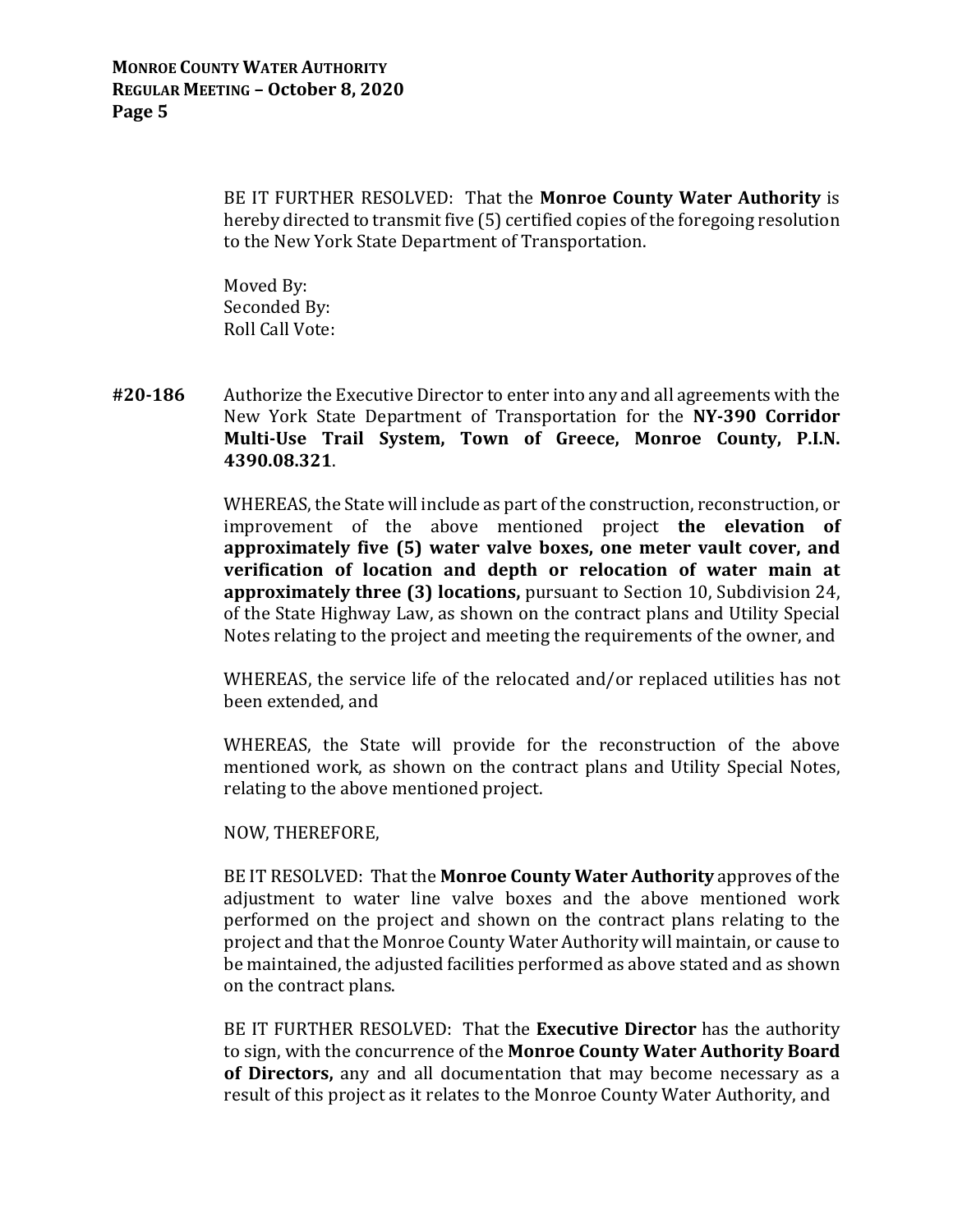BE IT FURTHER RESOLVED: That the **Monroe County Water Authority** is hereby directed to transmit five (5) certified copies of the foregoing resolution to the New York State Department of Transportation.

 Moved By: Seconded By: Roll Call Vote:

## **FINANCE COMMITTEE REPORT**

**#20‐187** Based upon a Request for Proposals to financial advisory firms, along with a review of responses, the Authority hereby designates **Capital Markets Advisors, LLC** to act as the **Authority's Financial Advisor** for a term not to exceed three years, at the following rates: President: \$275/hour; Vice-President: \$200/hour; Associates: \$150/hour.

> Moved By: Seconded By: Roll Call Vote:

**#20‐188 RESOLVED:** That the Authority's Preliminary Budget for the calendar year 2021 totaling \$81,641,373 be, and it hereby is, adopted.

> **IT IS FURTHER RESOLVED:** That in accordance with the Authority's Trust Indenture dated October 1, 1991, Section 506, Paragraph #2, the Preliminary Budget so adopted shall, when it has been approved by a certificate of the Consulting Engineer, constitute for all purposes the Annual Budget for 2021.

 Moved By: Seconded By: Roll Call Vote:

**#20‐189** The Members of the Authority expressly make the following determination for all awards of Procurement Contracts made during this meeting: (i) the proposed awardee has been found to be responsible; (ii) the proposed awardee complied with the State Finance Law provisions regarding Permissible Contacts (as defined in the Authority's Procurement Disclosure Policy); (iii) the proposed awardee has (or will prior to the final award being effective) complied with the State Finance Law provisions that require disclosure of all information required to be in the Authority's Solicitation Materials (as such term is defined in the Authority's Procurement Disclosure Policy); and (iv) the procurement process did not involve conduct that is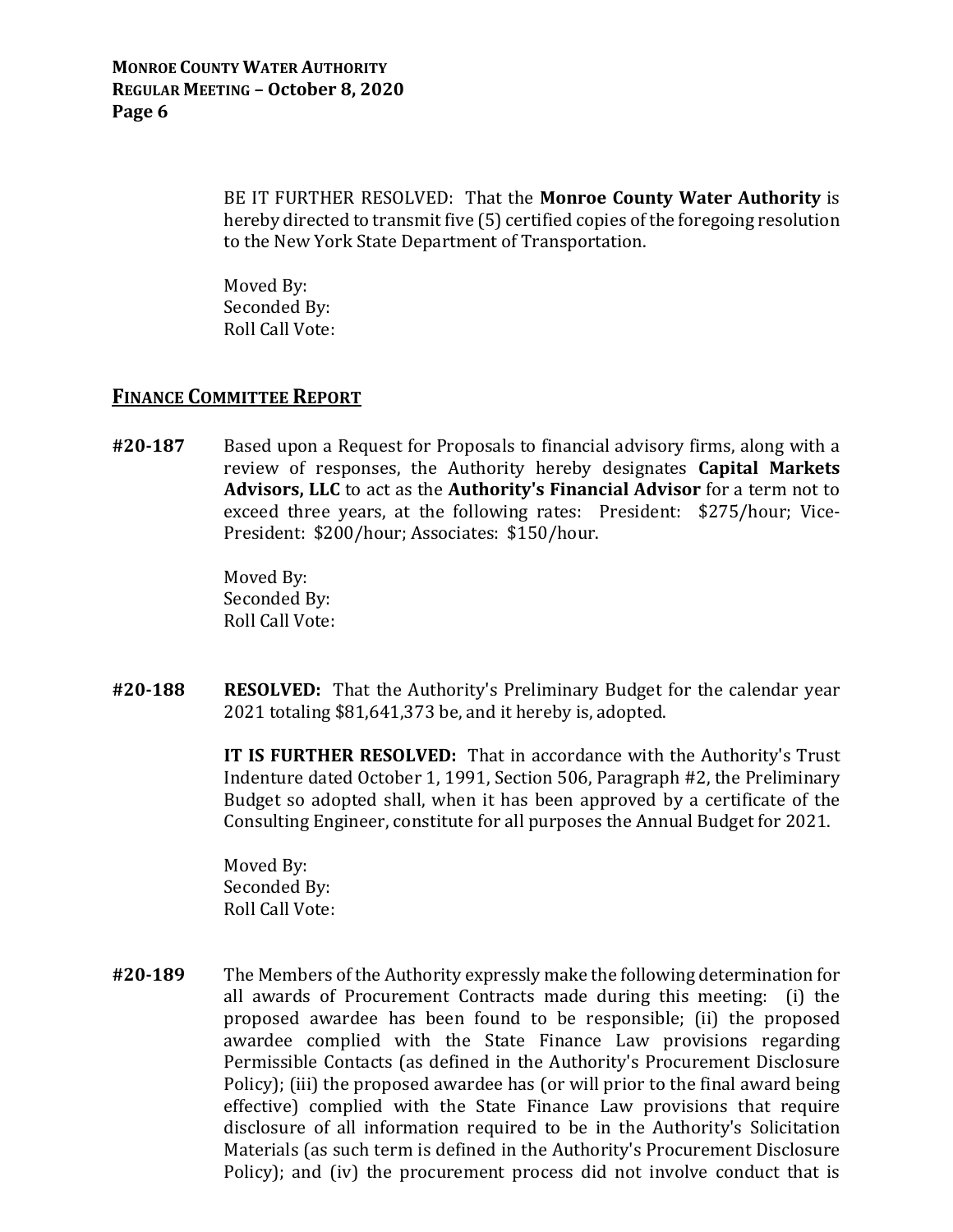### **MONROE COUNTY WATER AUTHORITY REGULAR MEETING – October 8, 2020 Page 7**

prohibited by the Public Officers Law, the Authority's Procurement Disclosure Policy, and the Authority's Code of Ethics and Conflict of Interest Policies.

 Moved By: Seconded By: Roll Call Vote:

## **GOVERNANCE COMMITTEE REPORT**

**#20‐190** Upon recommendation of the Monroe County Water Authority's Governance Committee, the Board hereby readopts the **Conflicts of Interest Policy**, as presented.

> Moved By: Seconded By: Roll Call Vote:

**#20‐191** Upon recommendation of the Monroe County Water Authority's Governance Committee, the Board hereby readopts the **Code of Ethics Policy**, as presented.

> Moved By: Seconded By: Roll Call Vote:

**#20‐192** Upon recommendation of the Monroe County Water Authority's Governance Committee, the Board hereby readopts the **Policy Governing the Use of Authority Discretionary Funds**, as presented.

> Moved By: Seconded By: Roll Call Vote:

**#20‐193** Upon recommendation of the Monroe County Water Authority's Governance Committee, the Board hereby readopts the **Policy Regarding the Acquisition of Interests in Real Property**, as presented.